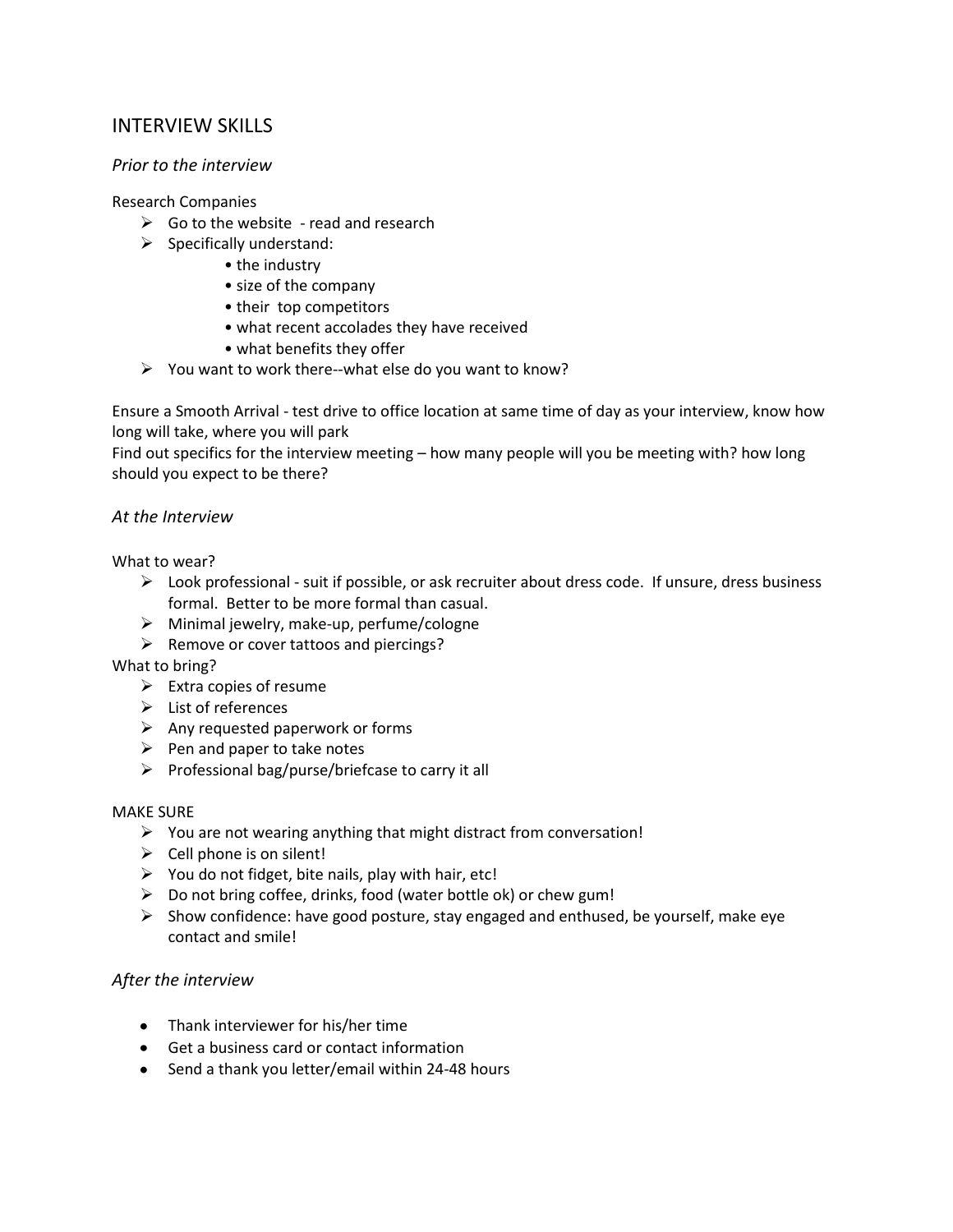# TELEPHONE INTERVIEWS

- $\triangleright$  Make sure you are in a quiet location where you can concentrate on the questions and your answers
- $\triangleright$  Make sure you are in a place where you will have reception if using a cell phone (however, LAN lines are best)
- $\triangleright$  Have pen and paper handy to take notes
- $\triangleright$  Remember this is a real interview!
- $\triangleright$  The phone interview is an opportunity to give your sales pitch. Be sure to:
	- $\triangleright$  Provide a detailed account of your work experience.
	- $\triangleright$  When asked, "why are you interested in this position," work to persuade the recruiter why you are interested in and the best fit for the role.
	- $\triangleright$  Prepare a list of questions to ask regarding the job. This preparation shows you are interested and have researched the role.
- $\triangleright$  In the phone interview, you may be asked:
	- $\triangleright$  Questions about your background, including:
		- $\triangleright$  Education
		- $\triangleright$  Work History have a story for everything on your resume
		- $\triangleright$  Questions about your work experience
	- $\triangleright$  Targeted Selection Questions
		- $\triangleright$  "Why are you interested in this position?"
		- $\triangleright$  "Do you have any questions for me?"

TRADITIONAL INTERVIEW: EXAMPLES OF QUESTIONS:

- $\triangleright$  Tell me about yourself...
- $\triangleright$  What are your strengths/weaknesses?
- $\triangleright$  Why do you want to work for this company?
- $\triangleright$  Why did you choose your major?
- $\triangleright$  What are your future plans? Five years? Ten years?
- $\triangleright$  Why should I hire you?
- $\triangleright$  Why do you want to work for this company?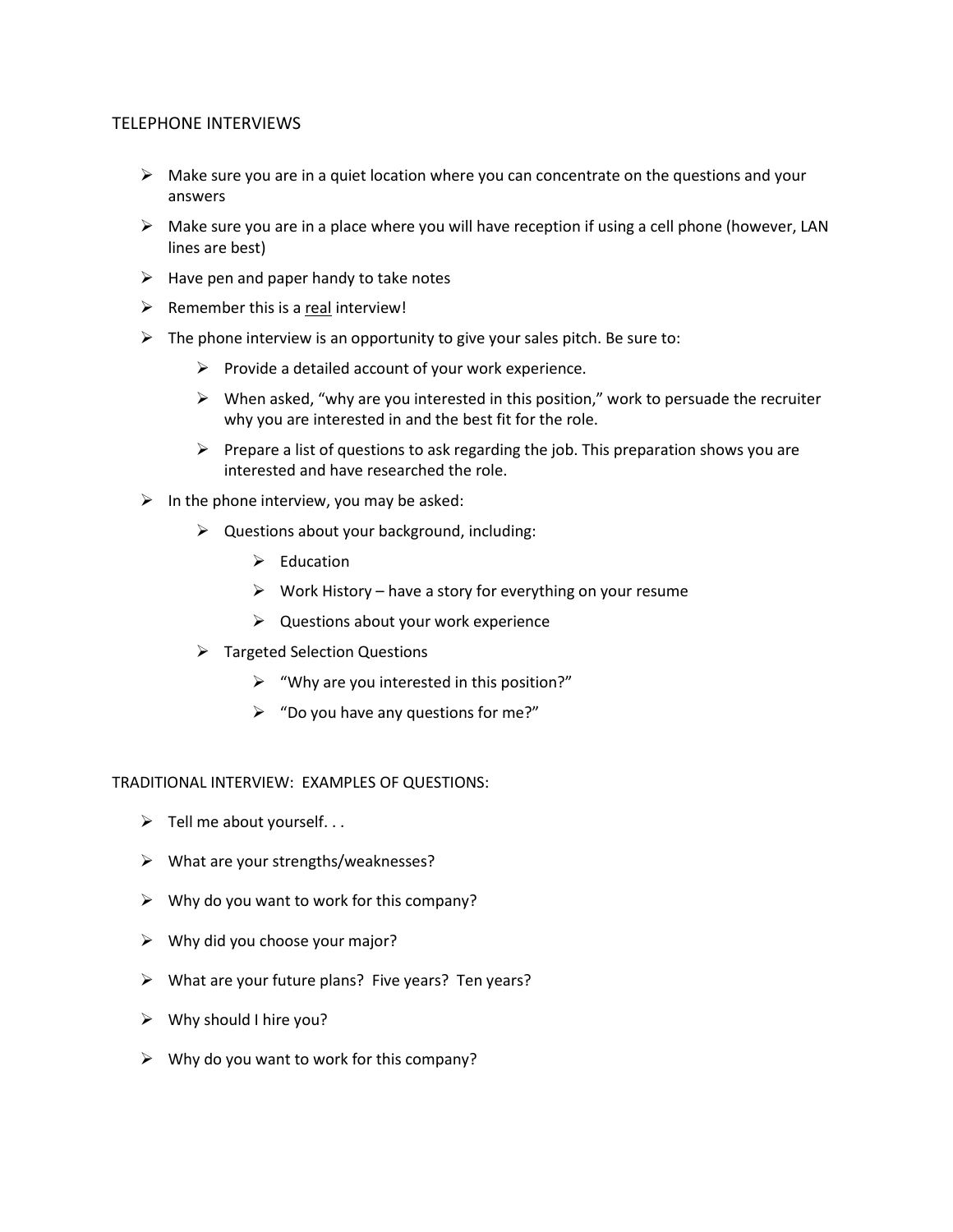#### BEHAVIORIAL-BASED INTERVIEWS

Past behavior predicts future performance. To find out about the past, questions are asked to ask the individual for specific examples.

- $\triangleright$  Looking for very specific examples from work, school, teams/clubs avoid personal or outdated examples.
- $\triangleright$  Avoid using "generally", "usually", "we" keep things specific to "I".
- $\triangleright$  Keep each answer to 3-5 minutes.
- $\triangleright$  Take time to think of your best answer silence, asking to take a moment or repeating the question is ok!
- $\triangleright$  STAR Method
	- $\triangleright$  Situation: Succinctly explain background to interviewers. Assume they know nothing about the situation.
	- $\triangleright$  Task: Explain what you were required to do.
	- $\triangleright$  Action: Provide the action steps you took in the situation.
	- $\triangleright$  Result: You must provide the result of your actions. The interviewer needs to hear what you have accomplished from the example.

#### EXAMPLES:

- $\triangleright$  Tell me about a time when you were in charge of a group project or you held a leadership role in a student organization…
- $\triangleright$  Describe a major challenge you faced and how you handled it...
- $\triangleright$  Tell me about the last time you gave negative feedback to another person...
- $\triangleright$  Describe the last time you had to influence another person quickly...
- $\triangleright$  Tell me about a time when you felt you were right and others were wrong...
- $\triangleright$  Tell me about a time you did not perform up to your full potential...

AVOID:

- $\triangleright$  Failing to give specific examples: Instead of, "that happens to me everyday," provide a specific example (even if the example was from yesterday).
- $\triangleright$  Failing to answer questions: "I don't have an answer to that question," shouldn't be an option.
- $\triangleright$  Failing to give a result: A great example is meaningless to others if you don't explain the results of your actions.
- Providing a negative example without telling what you learned from it: "I handled an angry customer. He was rude to me. He ended up dropping our insurance."